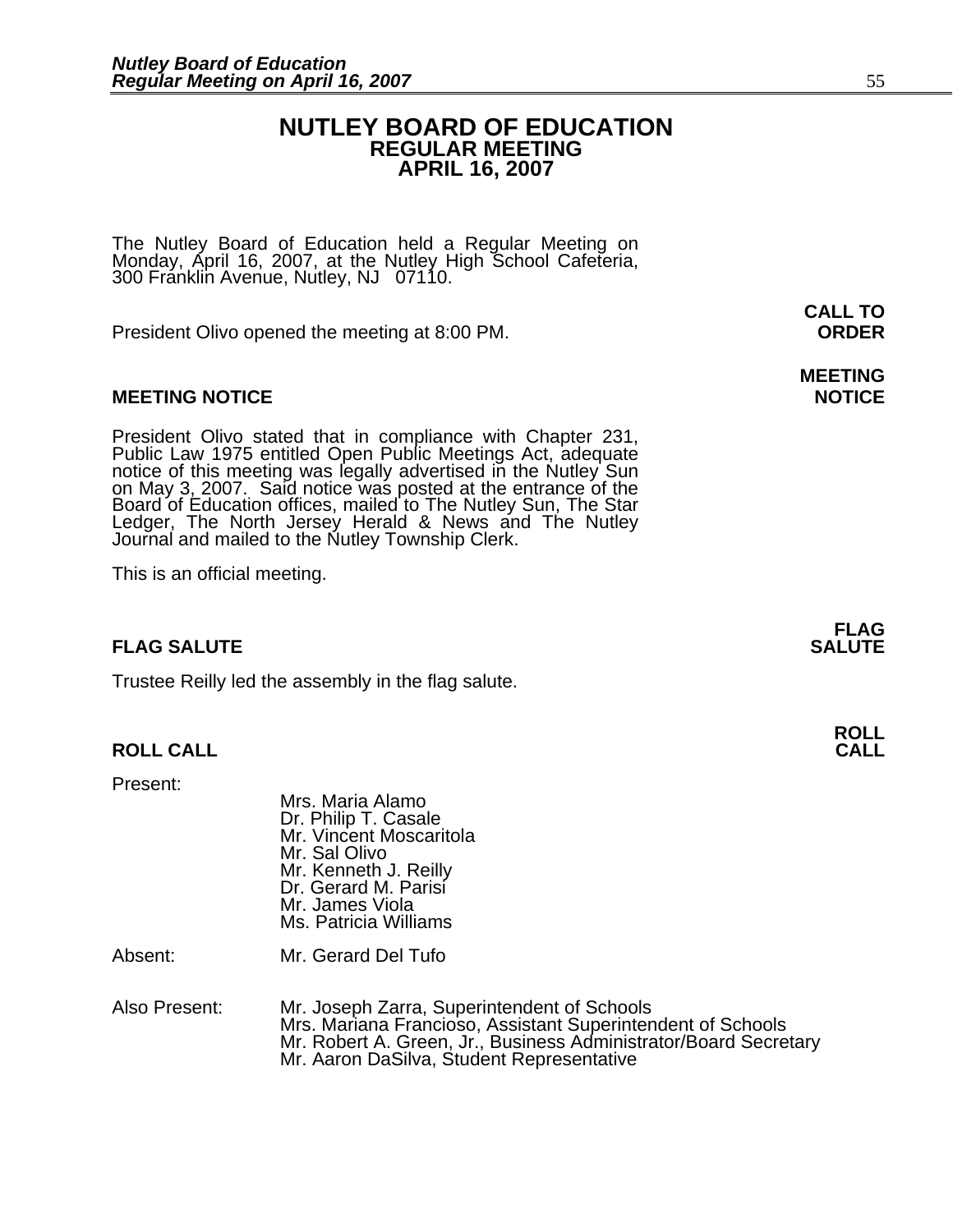President Olivo asked Mr. Zarra to read a poem in honor of Smantha Ahn a six-year-old student who recently and suddenly passed away.

**If roses grow in Heaven, Lord pick a bunch for me, place them in Samantha's arms and tell her they're from me.** 

**Tell her I love and miss her, and when she turns to smile, place a kiss upon her check and hug her for awhile.** 

**To remember her is easy, I do it every day, but there's an ache within my heart that never goes away.** 

President Olivo then called for a moment of silence.

The Lincolnairs then provided a choral performance to the Board and Public. The performance was conducted by Carol Bender.

### **APPROVAL OF MINUTES APPROVE**

BE IT RESOLVED that the Board of Education approves the following minutes:

 April 2, 2007 - Conference Meeting April 2, 2007 - Closed Executive Session March 26, 2007 - Public Hearing/Special Meeting March 26, 2007 - Closed Executive Session

Trustee Alamo moved, Trustee Reilly seconded, and the Board unanimously approved by voice vote a motion to approve the minutes as listed.

### **CORRESPONDENCE CORRESPONDENCE**

A variance notice regarding property at 60 Margaret Avenue being 200 feet within school property.

A variance notice regarding property at 364 Bloomfield Avenue being 200 feet within school property.

### **SUPERINTENDENT'S REPORT SUPT'S REPORT A**

Superintendent Zarra presented the Superintendent's Report dated April 16, 2007, Schedule A, which is appended to the minutes of this meeting, and briefly summarized its contents.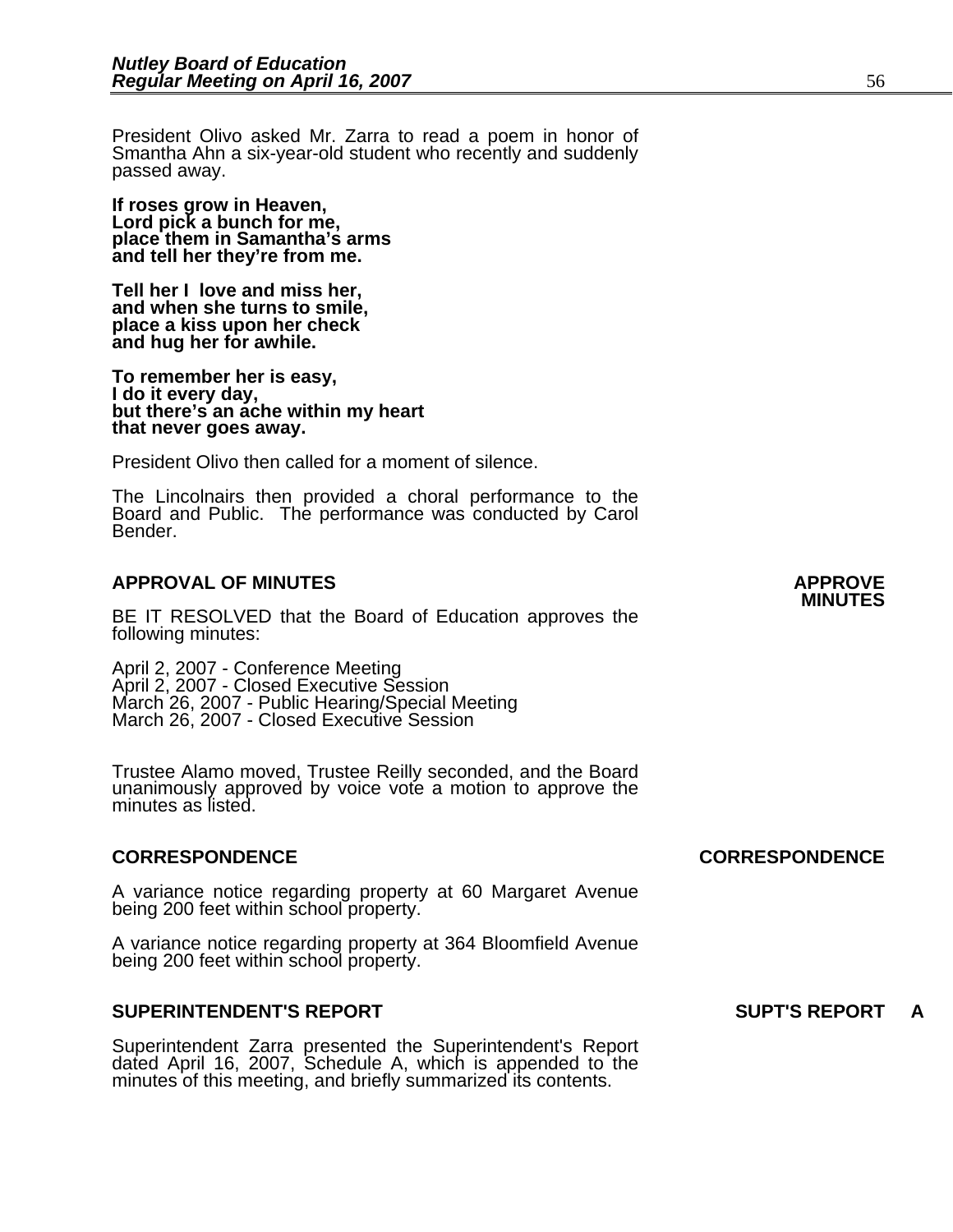### **BOARD SECRETARY'S REPORT**

Board Secretary Green reminded the public to vote in the budget election.

### **COMMITTEE REPORTS REPORTS**

- Aaron DeSilva Student Representative Report
- Trustee Alamo Academic Committee
- Trustee Reilly Policy Committee

Time was allowed for comments and questions from the Board after each committee report.

### **HEARING OF CITIZENS (Resolutions Only) HEARING OF CITIZENS**

Time was allowed for comments and questions from the public on resolution items only.

Resident Terry Quirk representative for the Nutley Parent Advocacy Network asked for clarification on the approval of new courses on the agenda.

### **SUPERINTENDENT'S RESOLUTIONS EXAMPLE ASSESSED ASSESSED ASSESSED ASSESSED ASSESSED ASSESSED ASSESSED ASSESSED ASSESSED ASSESSED ASSESSED ASSESSED ASSESSED ASSESSED ASSESSED ASSESSED ASSESSED ASSESSED ASSESSED ASSESSED AS**

Trustee Viola moved, Trustee Moscaritola seconded, a motion that the Board approves the Superintendent's Resolutions numbers 1 through 9 as listed below.

Resolutions 1 through 9 were approved by roll call vote.

### 1. **RETIREMENTS**

BE IT RESOLVED that the Board of Education approves the acceptance of the retirement of the following buildings & grounds personnel:

Sean McDonough Effective April 1, 2007

Antonio Petracca Effective May 1, 2007

**RESOLUTIONS** 

**RETIREMENTS** 

### **COMMITTEE**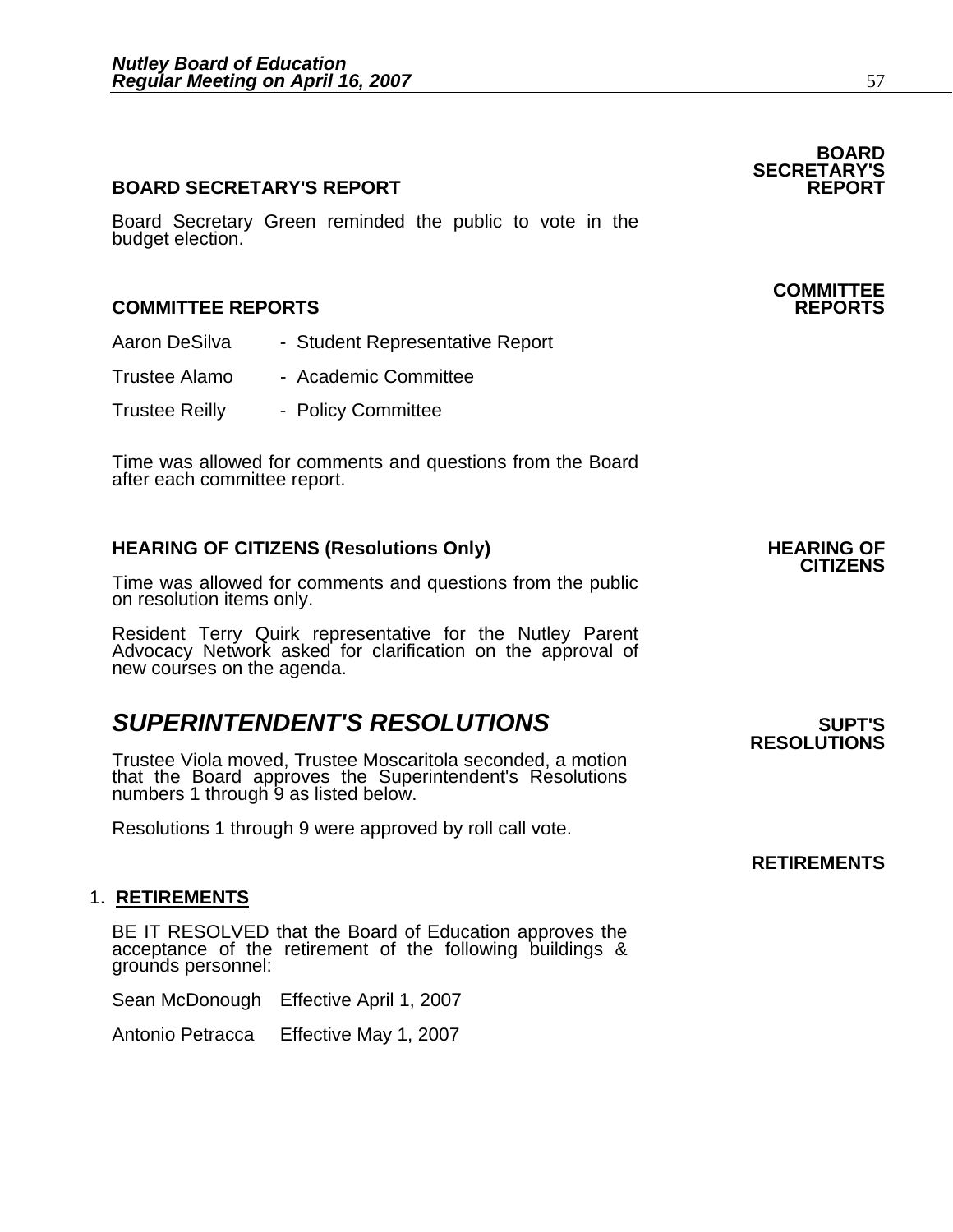### 2. **LEAVE OF ABSENCE – Teacher**

BE IT RESOLVED that the Board of Education approves a childrearing leave of absence for Mrs. Pamela Struble effective May 15, 2007 through June 30, 2007, with a return date of September 1, 2007.

### 3. **LEAVE OF ABSENCE – Teacher**

BE IT RESOLVED that the Board of Education approves a childrearing leave of absence for Mrs. Marylou Schiavone effective May 17, 2007 through June 30, 2007, with a return date of September 1, 2007.

### 4. **APPOINTMENT – Athletics**

BE IT RESOLVED that the Board of Education approves the appointment of Mr. Kevin Gondres as Assistant Lacrosse Coach for the 2006-07 school year at the salary of \$4,165<br>Step 1, in accordance with the 2006-07 Athletic Salary Guide. **APPOINTMENT** 

### 5. **APPOINTMENTS – Teacher Substitutes**

BE IT RESOLVED that the Board of Education approves the appointments of the teacher substitutes listed on the attached Schedule B for the 2006-07 school year.<br>**APPOINTMENT** 

### 6. **APPOINTMENTS – Substitutes**

BE IT RESOLVED that the Board of Education approves the following substitutes for the 2006-07 school year:

School Aide:

Carmen Maria Geoffroy Erin Lombardozzi

### **Cafeteria**

Carmen Maria Geoffroy **EXTRA** 

### 7. **EXTRA COMPENSATION**

BE IT RESOLVED that the Board of Education approves the following personnel be paid extra compensation in the amounts indicated for services rendered:

### **LEAVE OF ABSENCE TEACHER**

## **TEACHER**

**APPOINTMENT ATHLETICS**

# **TEACHER SUBS B**

**SUBS**

**COMP**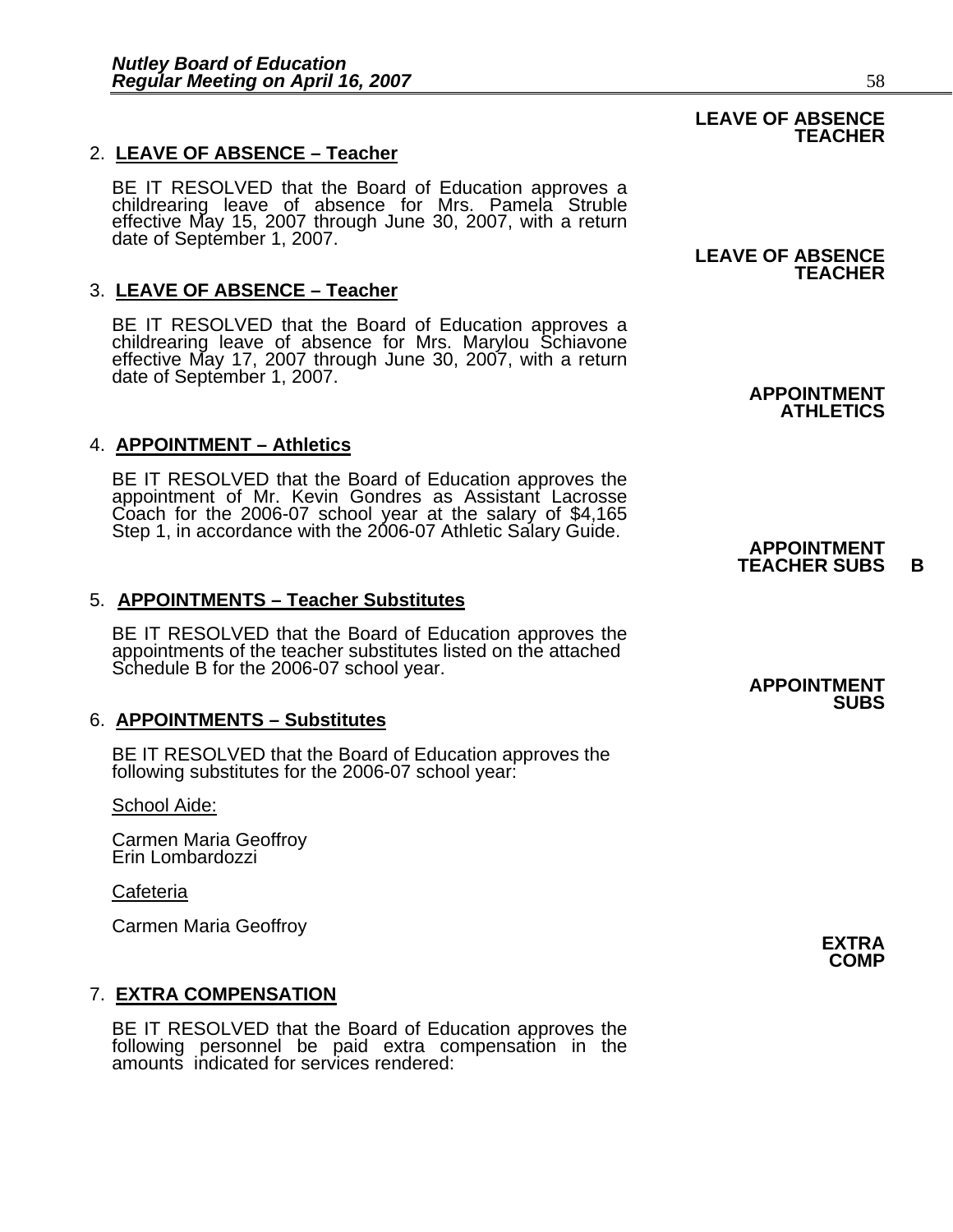#### **PAYMENT FOR HEALTH DYNAMICS CLASSES – Month of March, 2007**

Rose Cioffi **\$250.00** 

#### **PAYMENT FOR NJ ASK/GEPA PREPARATION CLASSES – During weeks of January 23 – March 8, 2007 - Adjustment**

| Jennifer Ambrose                 | \$124.80 |
|----------------------------------|----------|
| Denise Cleary                    | 124.80   |
| Nicole Ferraro                   | 124.80   |
|                                  | 124.80   |
| Nancy Foglio<br>Deanna Fredricks | 114.40   |
| Connie Inguanti                  | 124.80   |
| Maureen Lazur                    | 31.20    |
| <b>Sarah Misner</b>              | 124.80   |
| Frank Sasso                      | 124.80   |
| Janine Thomas                    | 124.80   |
|                                  |          |

#### **CENTRAL DETENTION COVERAGE – Month of March, 2007**

### **High School**

| George Ackerman        | 93.85  |
|------------------------|--------|
| Kent Bania             | 75.08  |
| Joseph Cioffi          | 18.77  |
| Frank DiPiano          | 93.85  |
| John Falduti           | 18.77  |
| Lori Ferrara           | 56.31  |
| John Gulardo           | 93.85  |
| <b>Christian Helm</b>  | 37.54  |
| <b>Tarik Huggins</b>   | 18.77  |
| Denise Mazza           | 18.77  |
| Michael Russomanno     | 150.16 |
| Lisa Vallo             | 225.24 |
| Daniel Wormann         | 18.77  |
| <b>Franklin School</b> |        |

| Jennifer Ambrose                | 75.08 |
|---------------------------------|-------|
| Joseph Cappello                 | 75.08 |
| Dana D'Ambola                   | 18.77 |
| Melissa Echevarria              | 56.31 |
| Tracy Egan<br>Louis Manganiello | 93.85 |
|                                 | 56.31 |
| Marcellino Marra                | 18.77 |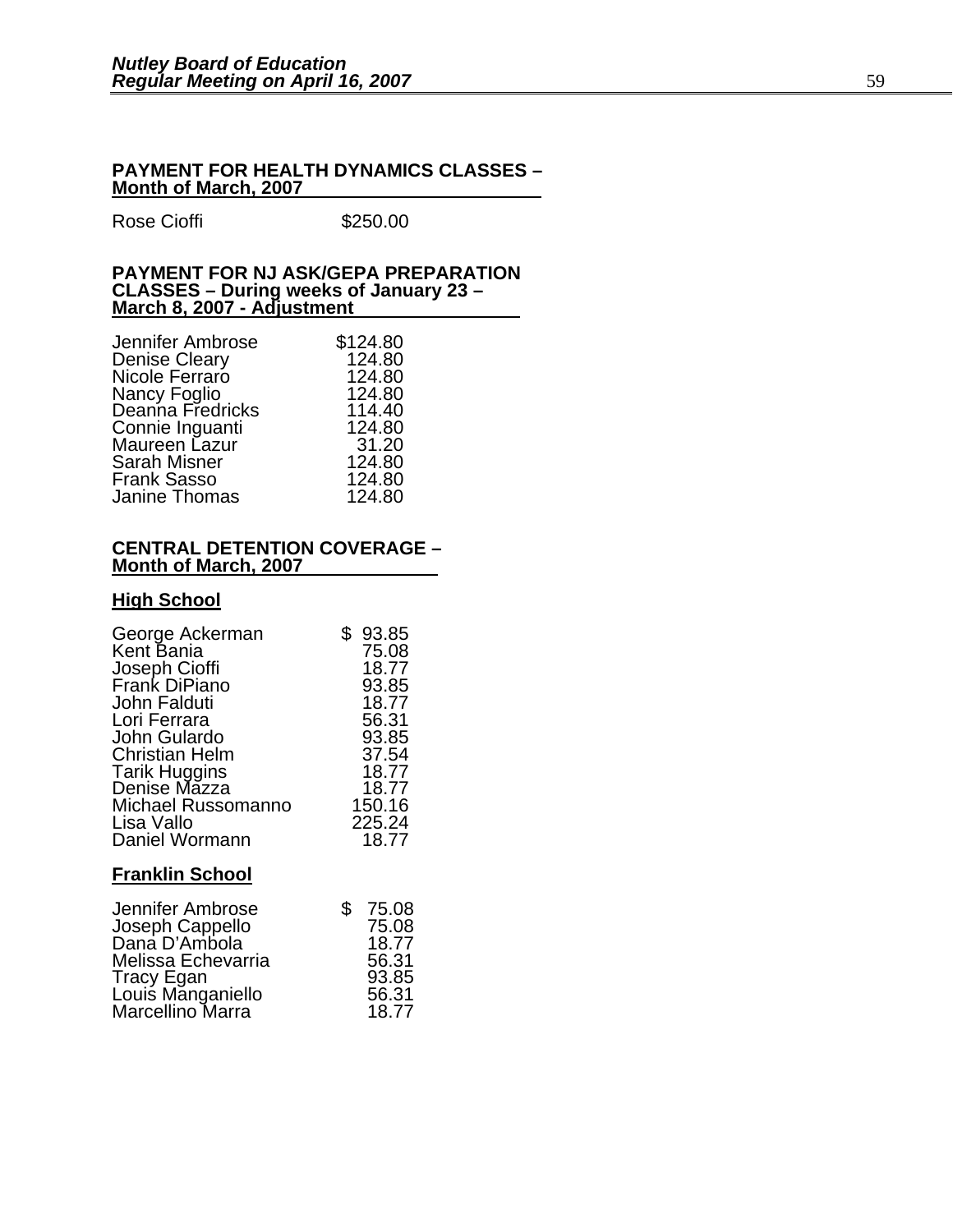#### **SATURDAY MORNING SUSPENSIONS – Month of March, 2007**

### **High School**

| Joseph Affinito                  | \$472.92 |
|----------------------------------|----------|
| Frank DiPiano                    | 78.45    |
| Lori Ferrara                     | 78.45    |
| John Gulardo                     | 78.45    |
| Marcellino Marra NHS(FMS) 313.80 |          |
| Lisa Vallo                       | 235.35   |

### **Franklin School**

| Joseph Cappello    | 156.90 |
|--------------------|--------|
| Melissa Echevarria | 156.90 |

**APPROVE NEW COURSES**

### 8. **APPROVAL OF NEW COURSES**

BE IT RESOLVED that the Board of Education approves the following courses presented at the April 2, 2007 conference session.

AP Human Geography World Languages Honors SAT Preparation: Verbal/Math Music Honors

### 9. **LONGEVITY PAY**

BE IT RESOLVED that the Board of Education approves the following longevity payment:

Linda Fisher -\$4,300 (prorated) Eff. May 1, 2007 (25 yrs.) **NON-RENEWAL** 

### 10. **NON-RENEWAL OF INSTRUCTIONAL AIDES**

Trustee Alamo moved, and Trustee Parisi seconded, the following resolution. Upon being put to a roll call vote the resolution was unanimously approved.

BE IT RESOLVED that the contracts of the following instructional aides not be renewed for the 2007/2008 school year: Í

#### **NAME**

 Alu, Antoinette Battaglia, Kristen Butler, Lorraine Callaghan, Maureen **LONGEVITY PAY** 

## **INSTRUCTIONAL AIDES**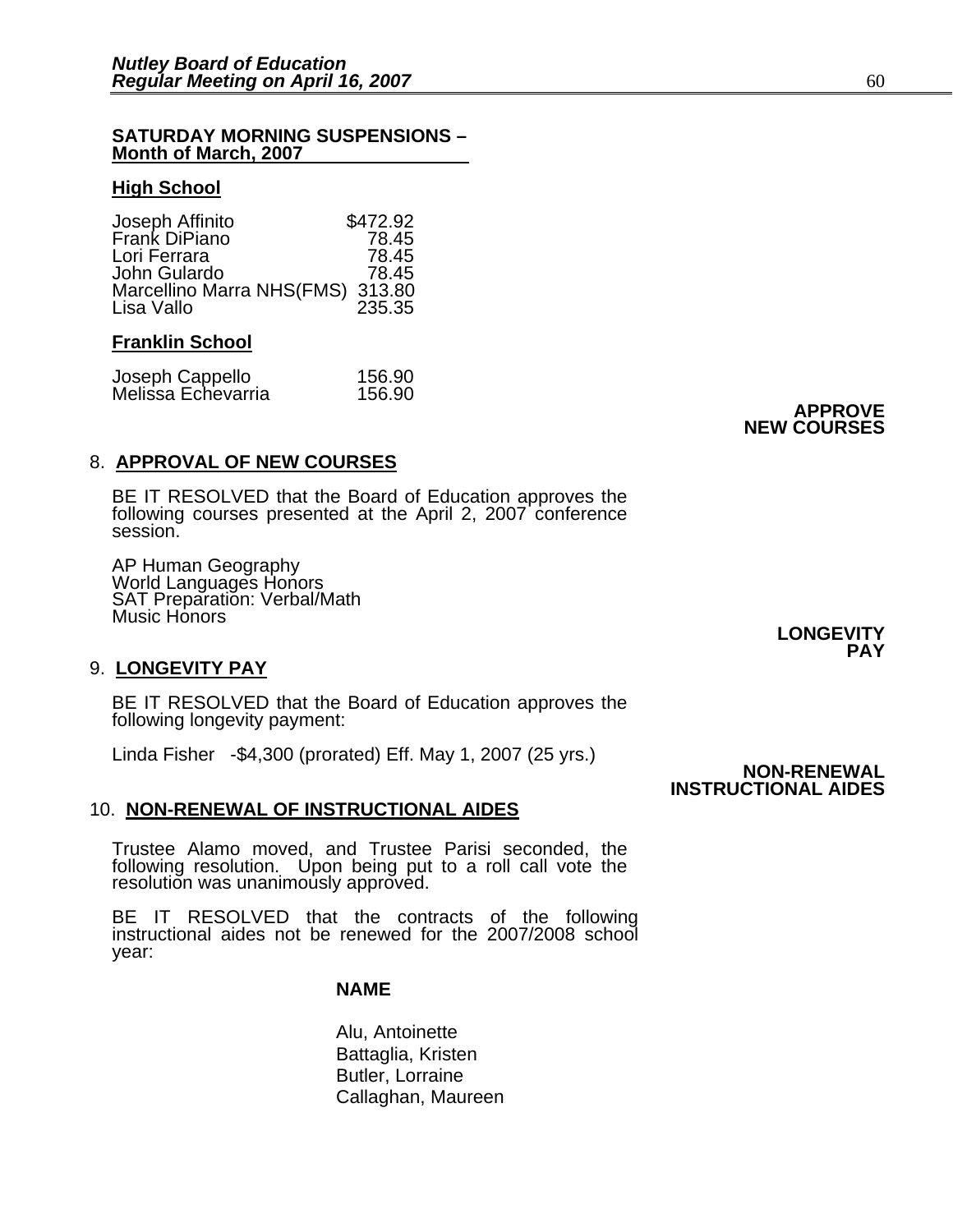Caputo, Rosa Carment, Mary Castro, Rosemary Conforti, Marie Cristiano, Kathleen DeAngelo, Margaret Ferinde, Maria Gianfrancesco, Cindy Homyak, Karen Imperiale, Lynn Ippolito, Doretta Landy, Lisa Luzzi, Donna Maciel, Nora Meola, Nadine Minichini, Mary Ann Paterno, Mari-Angela Polito, Barbara Ponzoni, Janet Pucci, Annette Rosamilia, Melissa Russonella, Jacqueline Salvatoriello, Janet Sarno, Barbara Tesei, Lesley Tucci, Linda Venable, Mary Weiss, Nicole

### **NON-RENEWAL TEACHING CONTRACTS**

### 11. **NON-RENEWAL OF TEACHING CONTRACTS**

Trustee Williams moved, and Trustee Alamo seconded, the following resolution. Upon being put to a roll call vote the resolution was unanimously approved.

BE IT RESOLVED, That the contracts of the following non- tenured teachers not be renewed for the 2007/2008 school year:

### **NAME P/T**

 Barrett-Battaglia Erin Blandin-Liagouris, Yolanda Bocchino, Dara Bresnan, Susan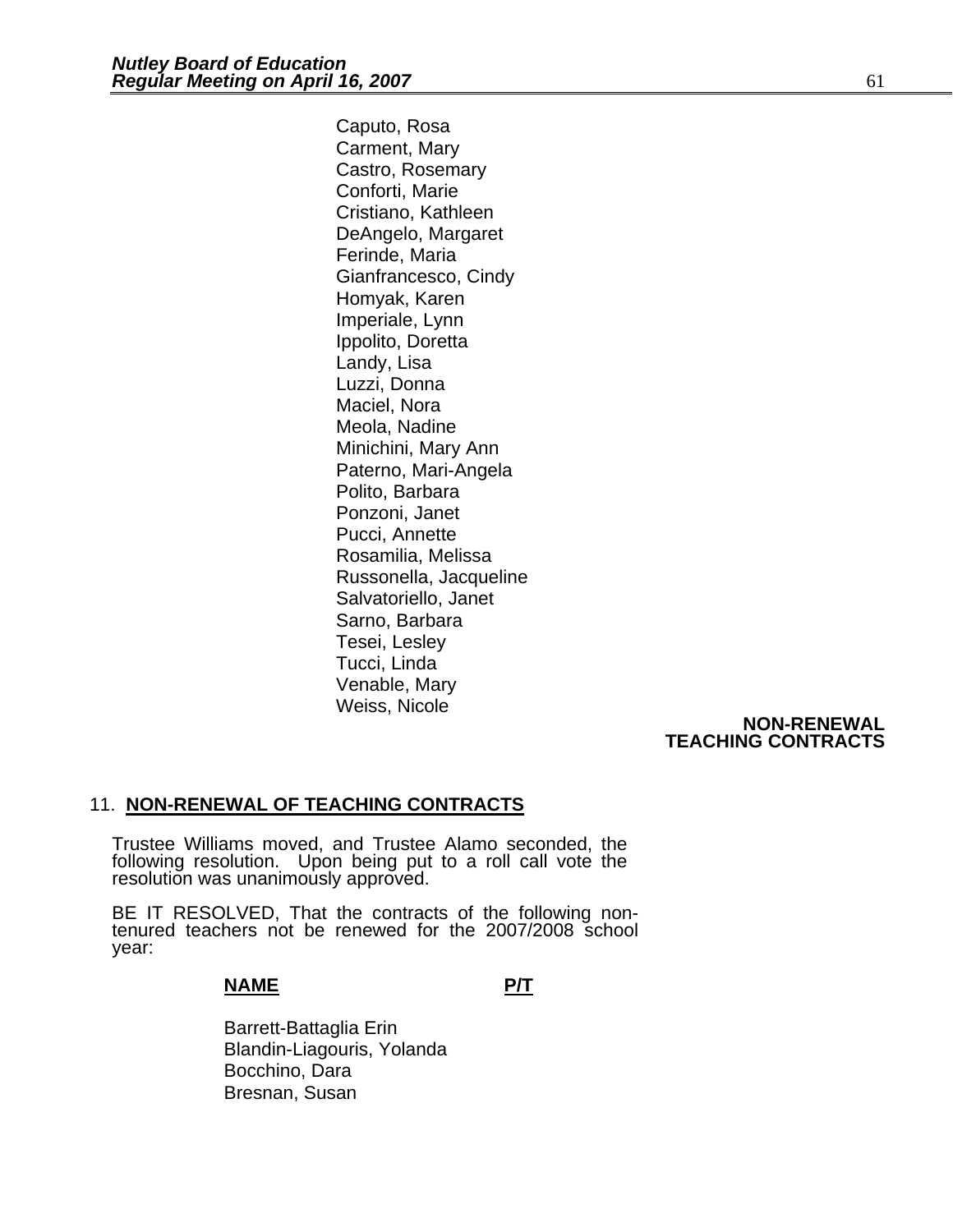Cafone, Nicole Cancelliere, Danielle p/t .5 Cardinale, Luke Constante, Joseph Coppola, Alicia D'Ambola, Dana DiCristo, Daniel DiGregorio, Steven Dingwell, Susan p/t .5 D'Urso, Tina Echevarria, Melissa Ferraro, Nicole Fredricks, Deanna Frost-Guzzo, Jane Gatto, Natalie Greengrove, Robin Groeling, Flavia Gulardo, John Hamden, Dena Hollywood, Kelly **p/t** .5 Huggins, Tarik Hungler, Johanna Inguanti, Connie Isiminger, Crispulo Jimenez, Carey Ann Jousset, Courtney Klecak, Karen Knobloch, Jennifer Lappostato, Theresa Lenik, Erin LoCurcio, Carol Maiello, John Markovic, Nikola Marra, Claudia Meola, Nicole Miller, Rebecca Misner, Nicolette (Schellato) Mowrey, Jennifer Ann Naumoff, Michael O'Hagan, Megan O'Keeffe, Katie Lynn Osetto, Danine p/t .5 Pacella, Adelia p/t .5 Pate, Tara Pavlecka, Erika Pappalardo, Danielle p/t .5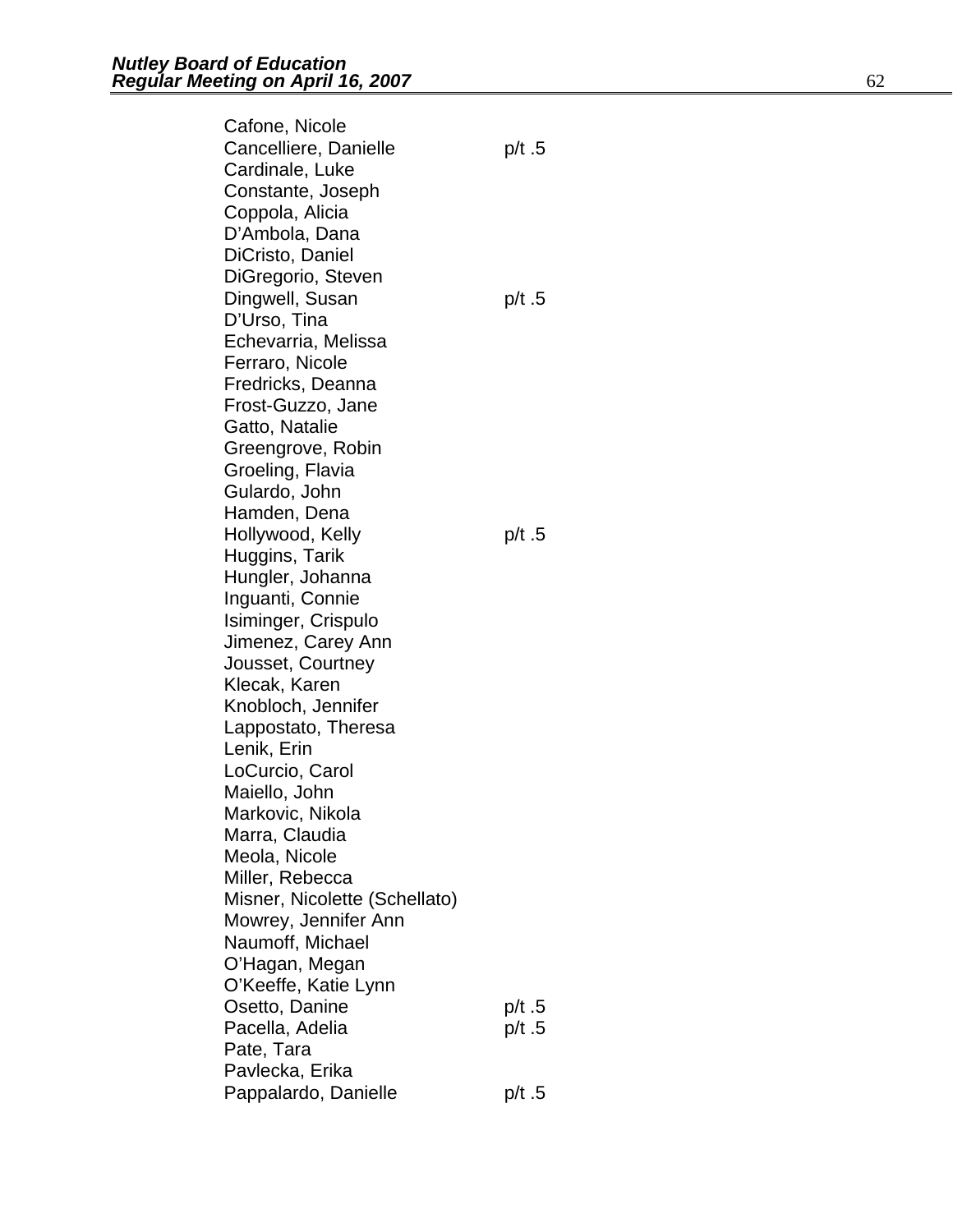| Pappas, Peggy           |        |
|-------------------------|--------|
| Peters, Janine          |        |
| Piacentini, Debra       |        |
| Picard, Mark            |        |
| Pinter, John            |        |
| Polk, Christine         |        |
| Rasczyk, Amanda         | p/t .5 |
| <b>Rusert, Kimberly</b> | p/t .5 |
| Ryder, Joniene          |        |
| Sanders, Marie          |        |
| SanGiovanni, Nicole     |        |
| Sasso, Frank            |        |
| Sciarrillo, Lesley      |        |
| Sellari, Donald         |        |
| Simko, Joseph           |        |
| Smith, Peter            |        |
| Stark-Houck, Sandra     |        |
| Surmatis, Anthony       |        |
| Syme, Heather           |        |
| Tiene, Debra            | p/t.5  |
| Tirri, Stephanie        |        |
| Tirrito, Michael        |        |
| Tsairis, Roxanne        | p/t .5 |
| Vander Have, Karen      |        |
| VonAchen, Jennifer      | p/t .5 |
| Wormann, Daniel         |        |
| Zaros, Stephanie        |        |

### **APPOINTMENT PROF STAFF**

### 12. **APPOINTMENT – Professional Staff**

Trustee Alamo moved, and Trustee Viola seconded, the following resolution. Upon being put to a roll call vote the resolution was unanimously approved.

BE IT RESOLVED that the Board of Education approves the appointment of Ms. Joanne Crupi as teacher for the 2007-08 school year, effective September 1, 2007, at the annual salary<br>of \$53,900, M.A. Step 11 in accordance with the 2007-08 Teachers' Salary Guide.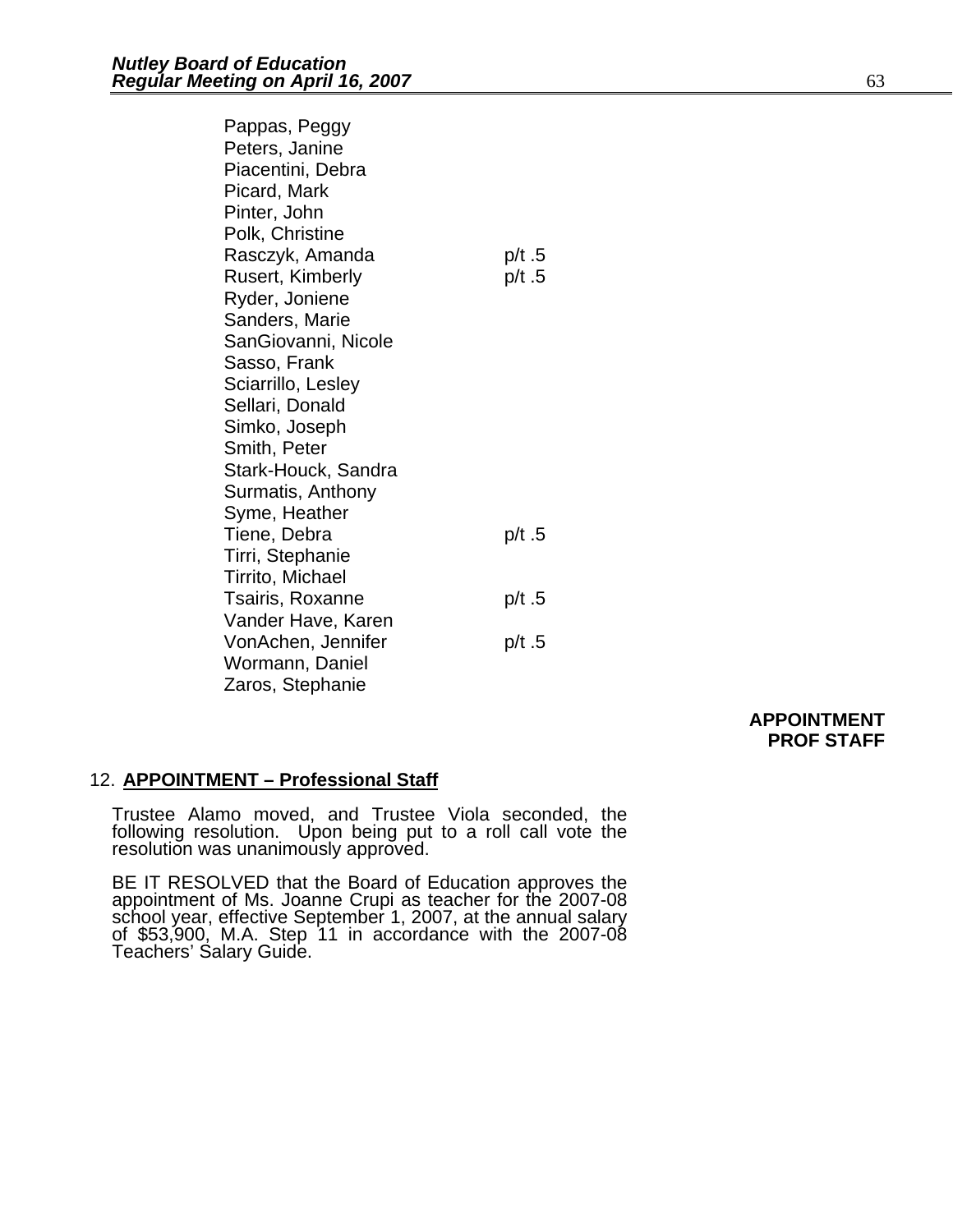## 13. **RESIGNATION – Director of Special Services – Mrs. Ann Marie Bruder**

Trustee Williams moved, and Trustee Alamo seconded, the following resolution. Upon being put to a roll call vote the resolution was unanimously approved.

BE IT RESOLVED that the Board of Education approves the acceptance of the resignation of Mrs. Ann Marie Bruder, Director of Special Services, effective July 1, 2007. **CLOSING** 

### 14. **CLOSING OF SCHOOLS**

Trustee Parisi moved, and Trustee Viola seconded, the following resolution. Upon being put to a roll call vote the resolution was unanimously approved.

BE IT RESOLVED that the Nutley Board of Education approves that the last day of school for the 2006/2007 school year be changed from Thursday, June 28 to Tuesday, June 26, 2007. High school graduation will be conducted on Thursday, June 28, 2007.

### **BOARD SECRETARY'S RESOLUTIONS** RESOLUTIONS

Trustee Reilly moved, Trustee Parisi seconded, a motion that the Board approves the Board Secretary Resolutions numbers 1 through 11 and 13 through 14 as listed below.

Resolutions 1 through 11 and 13 through 14 were approved by roll call vote.

### 1. **SECRETARY & TREASURER'S REPORT**

BE IT RESOLVED that the Board of Education approves the<br>acknowledgement and acceptance of the reports of the Board<br>Secretary (Appendix A) and Treasurer of School Monies (Appendix B) for the period of March 31, 2007.

### 2. **CERTIFICATION OF MAJOR ACCOUNT FUND STATUS**

BE IT RESOLVED that pursuant to NJAC 6A:23-2.11(c) 4, the Nutley Board of Education certifies that as of March 31, 2007, after review of the Secretary's monthly financial report<br>(Appropriations section) and upon consultation with the<br>appropriate district officials, to the best of its knowledge no<br>major account or fund has been over-expended meet the district's financial obligations for the remainder of the fiscal year. (Major funds are General Fund, Capital Outlay and Debt Service.)

**OF SCHOOLS**

### **BOARD SECRETARY'S**

# **SECY. & TREAS. A**

### **CERTIFICATION FUND STATUS**

### **RESIGNATION - DIRECTOR OF SPECIAL SERVICES**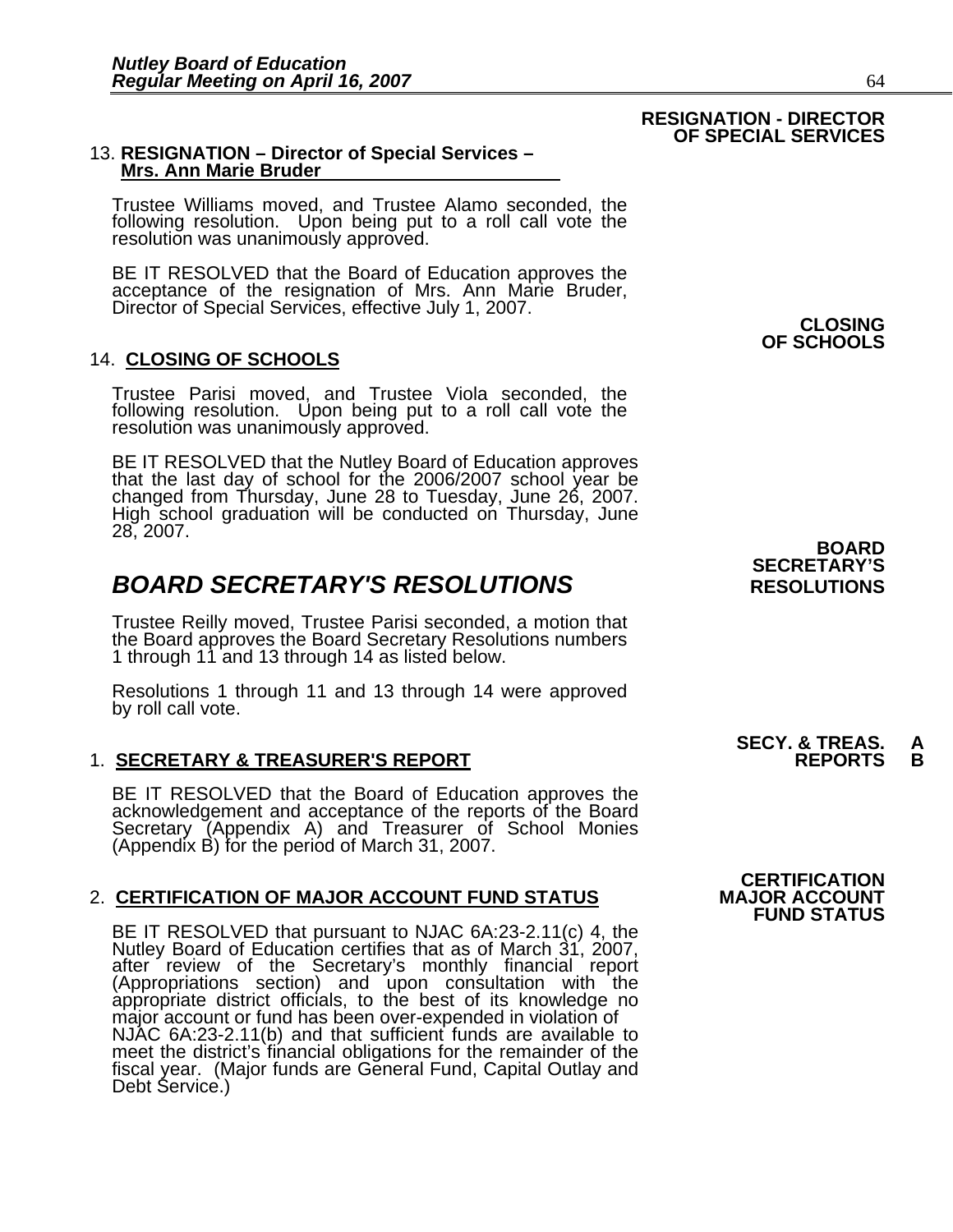### 3. BILLS AND MANDATORY PAYMENTS **MANDATORY C**

BE IT RESOLVED that the Board of Education approves the payment of bills and mandatory payments dated April 17, 2007 in the total amount of \$4,529,017.85 (Appendix C).

## 4. **REQUESTS FOR USE OF SCHOOL BUILDINGS AND USE OF BUILDINGS D**

BE IT RESOLVED that the Board of Education approves the requests for the use of school buildings and grounds (Appendix D), that conform to the rules and regulations set by the Board of Education.

5. **TRANSFER SCHEDULE**<br>**BE IT RESOLVED that the Board of Education approves, in SCHEDULE**<br>**BE IT RESOLVED that the Board of Education approves, in** compliance with NJAC 6A:23-2.11(c)3ii, and NJSA 18A:22-8-1, the transfers in the 2006-07 budget dated March 31, 2007 in the amount of \$518,344.01 as appended (Appendix E).

### 6. **ACCEPTANCE OF GRANT - IDEA**

BE IT RESOLVED that the Board of Education accepts the fiscal year 2007 grant acceptance certification for the IDEA Grant in the following amounts:

| <b>IDEA Part B</b>    | \$808,063 |
|-----------------------|-----------|
| <b>IDEA Preschool</b> | \$41,201  |

Total \$849,264

#### 7. **RESOLUTION AUTHORIZING CONTRACTS WITH CERTAIN CONTRACT VENDORS CONTRACT CONTRACTING UNITS**

WHEREAS, the Nutley Board of Education, pursuant to N.J.S.A. 40A:11-12a and N.J.A.C. 5:34-7.29(c), may by resolution and without advertising for bids, purchase any goods or services under the State of New Jersey Cooperative<br>Purchasing Program for any State contracts entered into on behalf of the State by the Division and Property in the<br>Department of the Treasury; and

### **BILLS &**

## **GROUNDS AND GROUNDS**

**ACCEPT GRANT - IDEA**

**AUTHORIZE STATE F**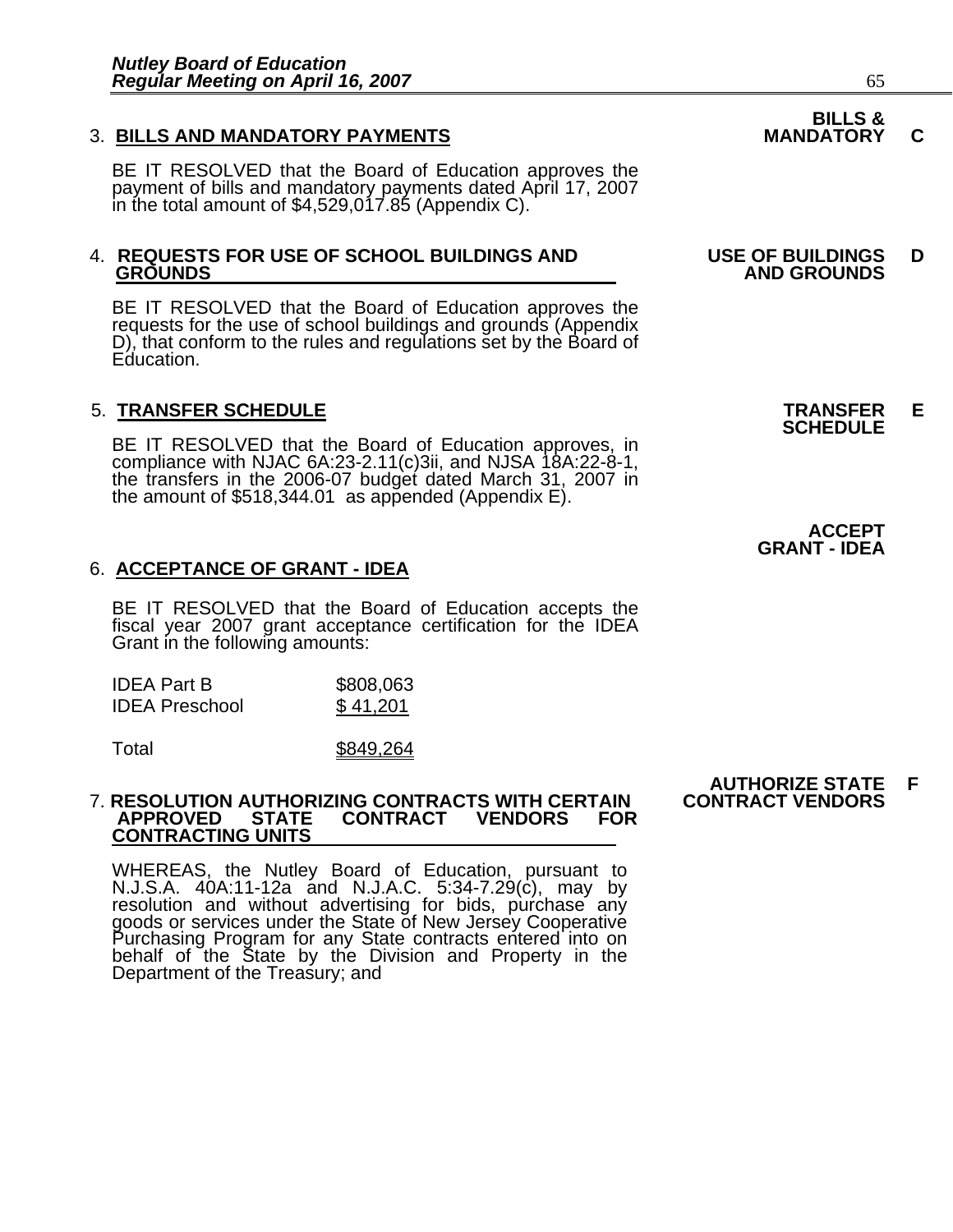WHEREAS, the Nutley Board of Education has the need on a timely basis to purchase goods or services utilizing State contracts; and

WHEREAS, the Nutley Board of Education intends to enter into contracts with the attached Referenced State Contract Vendors (Appendix F) through this resolution and properly executed contracts, which shall be subject to all conditions applicable to the current State contracts;

NOW, THEREFORE, BE IT RESOLVED, that the Nutley Board of Education authorizes the Purchasing Agent to purchase certain goods or services from those approved New Jersey State Contract Vendors on the attached list, pursuant to all conditions of the individual State contracts; and

BE IT FURTHER RESOLVED, that the governing body of the Nutley Board of Education pursuant to N.J.A.C. 5:30-5.5(b), the certification of available funds, shall either certify the full maximum amount against the budget at th certified until such time as the goods or services are ordered<br>or otherwise called for prior to placing the order, and a<br>certification of availability of funds is made by the Chief<br>Finance Officer: and

BE IT FURTHER RESOLVED, that the duration of the contracts between the Nutley Board of Education and the Referenced State Contract Vendors shall be from July 1, 2006 to June 30, 2007.

**ACCEPT LEASE PURCHASE AGREEMENT**

### 8. **ACCEPTANCE OF LEASE PURCHASE AGREEMENT**

WHEREAS the Nutley Board of Education has determined that a true and very real need exists for the acquisition of a Duet Dual Lath and Mill Machine at Nutley High School described in the Lease Purchase Agreement #40037213 with Commerce Bank appended hereto as Appendix G, which is on file in the Business Administrator's Office, and

WEREAS the Nutley Board of Education has taken the necessary steps including any legal bidding requirements, under applicable law to arrange for the acquisition of such Equipment.

BE IT RESOLVED by the Nutley Board of Education that the terms of said Lease Purchase Agreement are in the best interests of the Nutley Board of Education for the acquisition<br>of such Equipment, and the Nutley Board of Education of such Equipment, and the Nutley Board of Education<br>designates and confirms the School Business Administrator/Board Secretary, Robert Green, to execute and deliver, and to witness (or attest), respectively, the Lease Purchase Agreement and any related documents necessary to the consummation of the transactions contemplated by the Lease Purchase Agreement.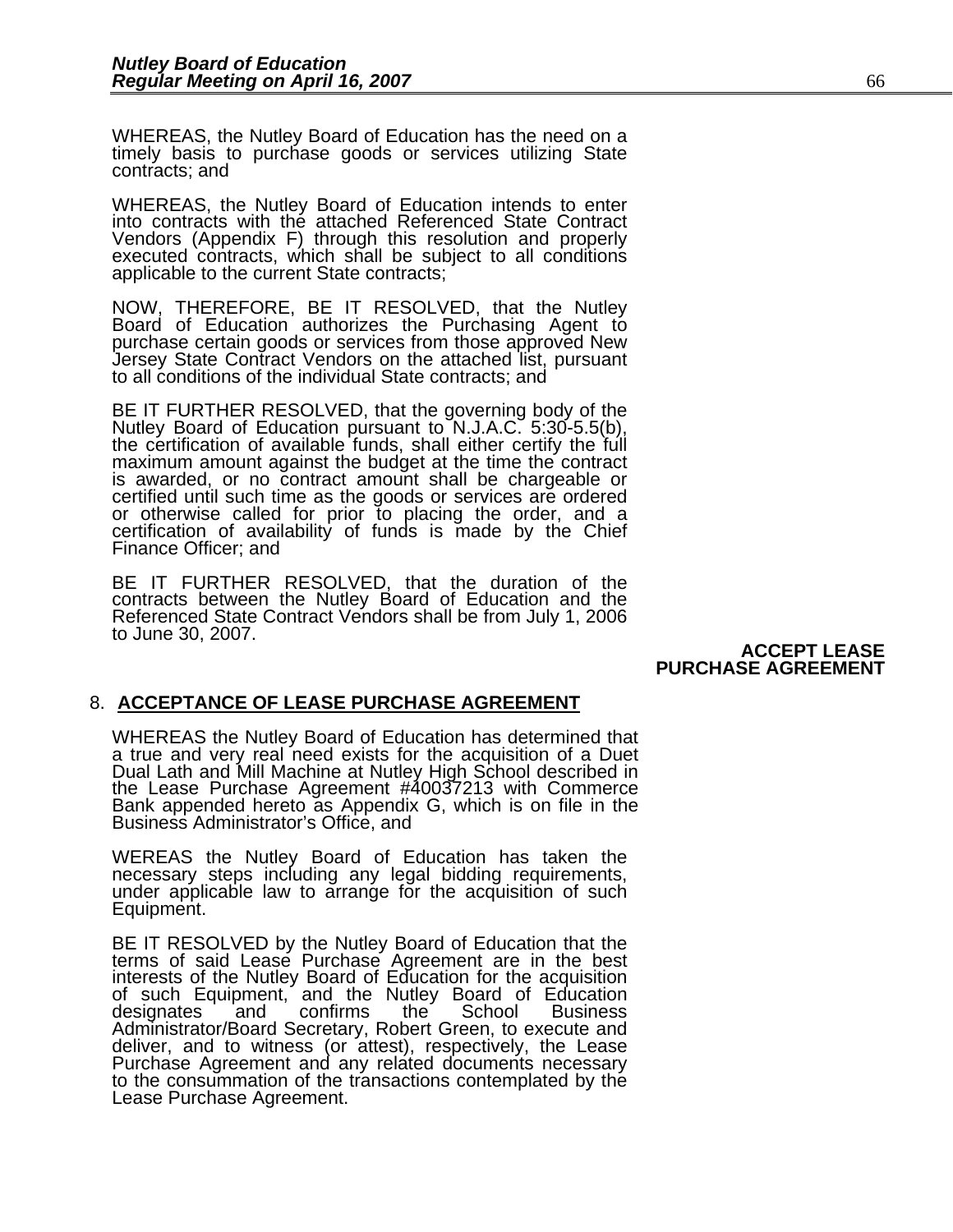BE IT FURTHER RESOLVED by the Nutley Board of Education that the Board designates the Lease Purchase Agreement as a "qualified tax-exempt obligation", as defined in and for the purposes of Section 265(b)(3) of the Internal Revenue Code of 1986, as amended.

> **ACCEPT DCM ARCHITECTURE PROPOSAL**

### 9. **APPROVAL OF DCM ARCHITECTURE INC. PROPOSAL TO ALTER BOARD OFFICES**

BE IT RESOLVED that the Nutley Board of Education approves<br>the terms and conditions outlined in the proposal submitted by<br>DCM Architecture Inc. for alterations of the existing Board<br>Administration Offices at Radcliffe Scho Administrator's Office.

### 10. **FORM & DETAILS OF \$38,500,000 SCHOOL BOND SALE**

BE IT RESOLVED that the Board of Education approves the form and other details of \$38,500,000 school bonds of the Board of Education of the Township of Nutley in the County of Essex, New Jersey and providing for their sale as per Appendix<br>H and Exhibits A-C, which is on file in the Business Administrator's Office.

### 11. 2007-08 BUDGET SCHOOL DISTRICT TRAVEL MAXIMUM

Whereas, school district By-Law 0147 Board Member Compensation and Expenses, Policy 3440 Teaching Staff Members Job Expenses and Policy 4440 Support Staff Members Job Expenses, and NJAC 6A:23b-1.2(b), provide that the Board of Education shall establish in the annual school budget a maximum expenditure amount that may be allotted for such travel and expense reimbursement for the 2007-08 school year, and

Whereas, the budget adopted by the Board of Education on March 26, 2007 included funds for travel and travel-related expenses in accordance with the above by-law, policies and NJ Administrative Code Regulations,

Now Therefore Be It Resolved, that the BOE hereby establishes the school district travel maximum for the 2007-08 school year in the sum of \$55,200, as contained in the appropriate budgetary accounts, and

Be It Further Resolved, that the Board Secretary/Business Administrator shall track and record these costs to insure that the maximum amount is not exceeded.

**2007-08 TRAVEL** 

**FORM & DETAILS BOND SALE**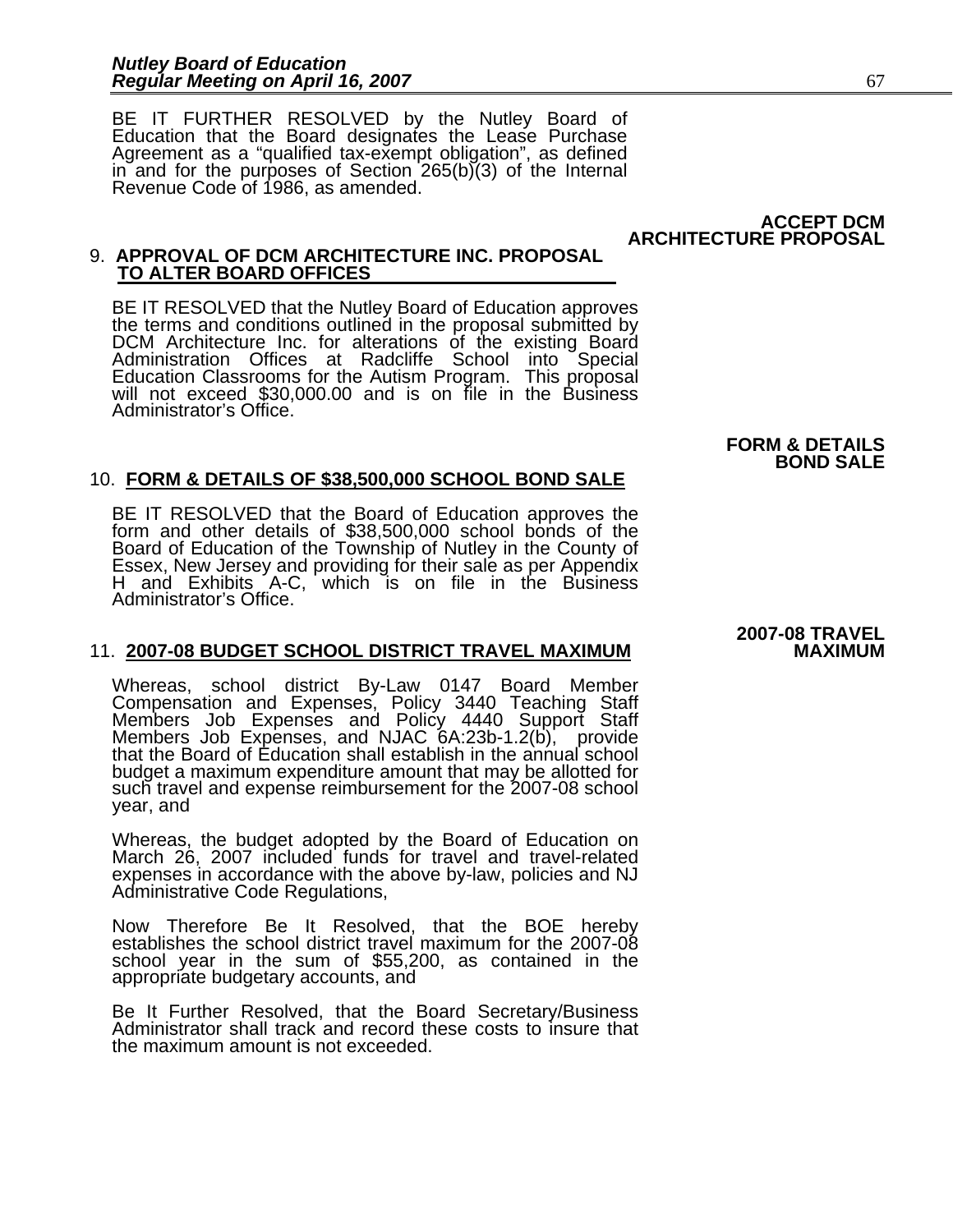### 12. **ACCEPTANCE OF DONATION**

Trustee Reilly moved, and Trustee Parisi seconded, the following resolution. Upon being put to a roll call vote the resolution was unanimously approved.

BE IT RESOLVED that the Board of Education approves the acceptance of a donation of \$5,000 from The Nutley Educational Foundation, Inc., to be used for technology for Grades K-3 as follows:

\$1,000 to Spring Garden Elementary School \$1,000 to Lincoln Elementary School \$1,000 to Radcliffe Elementary School \$1,000 to Yantacaw Elementary School \$1,000 to Washington Elementary School **APPROVE** 

### **SCHOOL-TO-CAREER UMDNJ**

#### 13. **APPROVAL OF MEMORANDUM OF UNDERSTANDING – School to Career Consortium Dental Careers Education Program with UMDNJ**

BE IT RESOLVED that the Board of Education approves the<br>Memorandum of Understanding – School to Career Consortium Dental Careers Education Program with Bloomfield, Nutley and<br>Montclair High Schools and the University of Medicine and<br>Dentistry of New Jersey for School Years 2006-2007 and 2007-2008.

**ACCEPT FURNITURE BID** 

### 14. **BID FOR FURNITURE PROCUREMENT FOR THE NEW MEDIA CENTER AT THE FRANKLIN MIDDLE SCHOOL**

WHEREAS, bids for the purchase for furniture procurement for the new media center at the Franklin Middle School were advertised on Friday, March 23, 2007 and

WHEREAS, sealed bids were publicly opened and read aloud on April 12, 2007 at 10:00 am in the Nutley Board Office located at 375 Bloomfield Avenue, Nutley, NJ by the Business Administrator/Board Secretary and

WHEREAS, the following bid was received in the following amount:

Dean Equipment & Furniture Co., Inc. \$78,787.00 East Hanover, NJ

and

### **ACCEPT DONATION**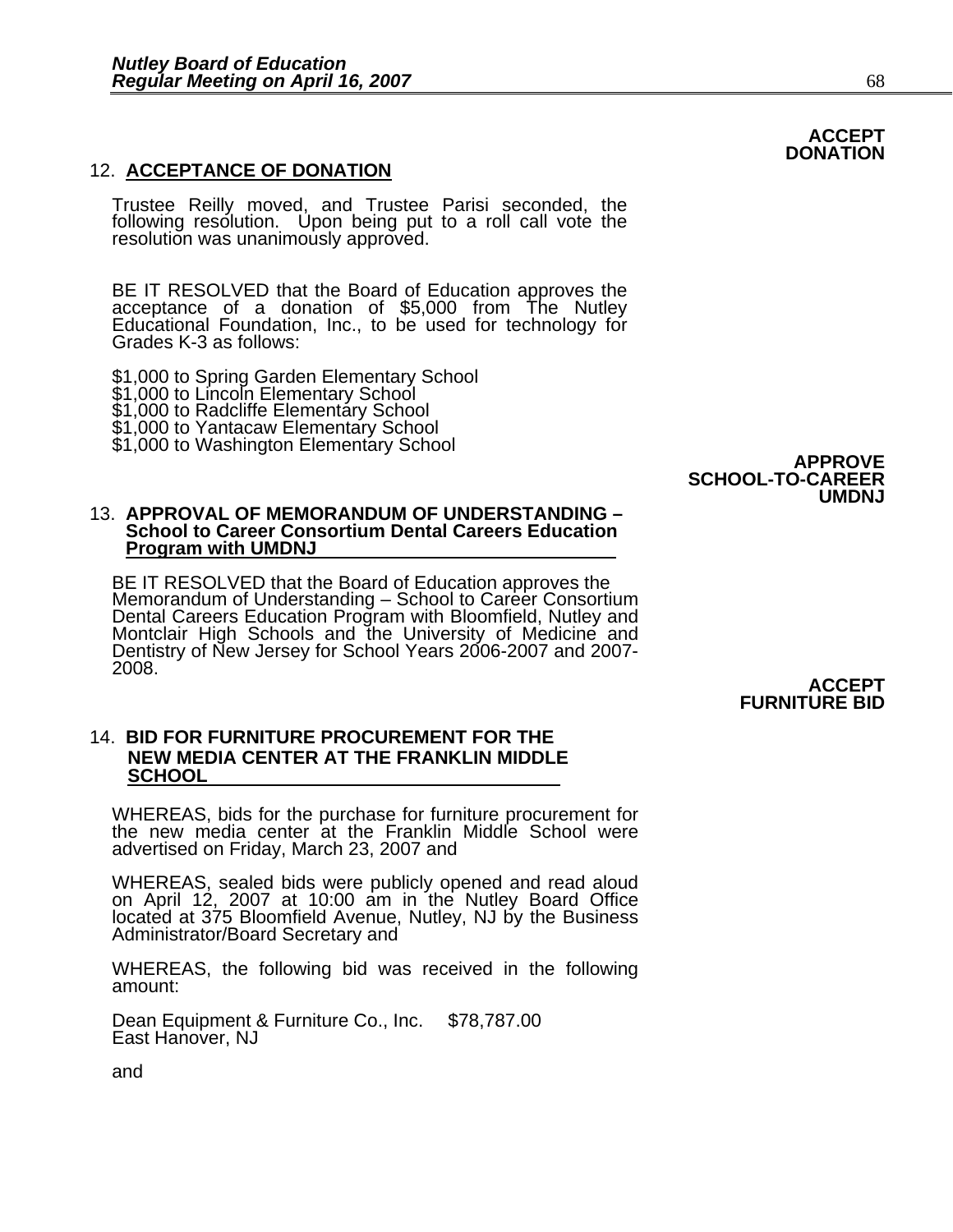WHEREAS, the bid of Dean Equipment & Furniture Co., Inc. is the low bidder and the bid appears to meet all specifications,

NOW, THEREFORE, BE IT RESOLVED, that the Board of Education awards the bid for the purchase for furniture procurement for the new media center at the Franklin Middle School to Dean Equipment & Furniture Co., Inc. at their bid price noted above.

### **APPROVE PARTIAL PAY CHANREE CONSTRUCTION CO.**

# 15. **APPROVAL OF PARTIAL PAYMENT TO CHANREE CONSTRUCTION CO.**

Trustee Williams moved, and Trustee Parisi seconded, the following resolution. Upon being put to a roll call vote the resolution was unanimously approved.

BE IT RESOLVED that the Board of Education approves partial payment in the amount of \$485,342.58 to Chanree Construction Co. for the Franklin Middle School Additions and Alterations Project as per the recommendation of the Board's architect and construction manager.

#### **APPROVE PARTIAL PAY TRU-VAL ELECTRIC CORP.**

# 16. **APPROVAL OF PARTIAL PAYMENT TO TRU-VAL ELECTRIC CORP.**

Trustee Parisi moved, and Trustee Reilly seconded, the following resolution. Upon being put to a roll call vote the resolution was unanimously approved.

BE IT RESOLVED that the Board of Education approves partial payment in the amount of \$64,209.60 to Tru-Val Electric Corp.<br>for the Franklin Middle School Additions and Alterations Project<br>as per the recommendation of the Board's architect and construction manager.

#### **APPROVE PARTIAL PAY BILL LEARY**

# 17. **APPROVAL OF PARTIAL PAYMENT TO BILL LEARY AIR CONDITIONING & HEATING**

Trustee Reilly moved, and Trustee Viola seconded, the following resolution. Upon being put to a roll call vote the resolution was unanimously approved.

BE IT RESOLVED that the Board of Education approves partial payment in the amount of \$64,970.50 to Bill Leary Air Conditioning & Heating for the Franklin Middle School Additions and Alterations Project as per the recommendation of the Board's architect and construction manager.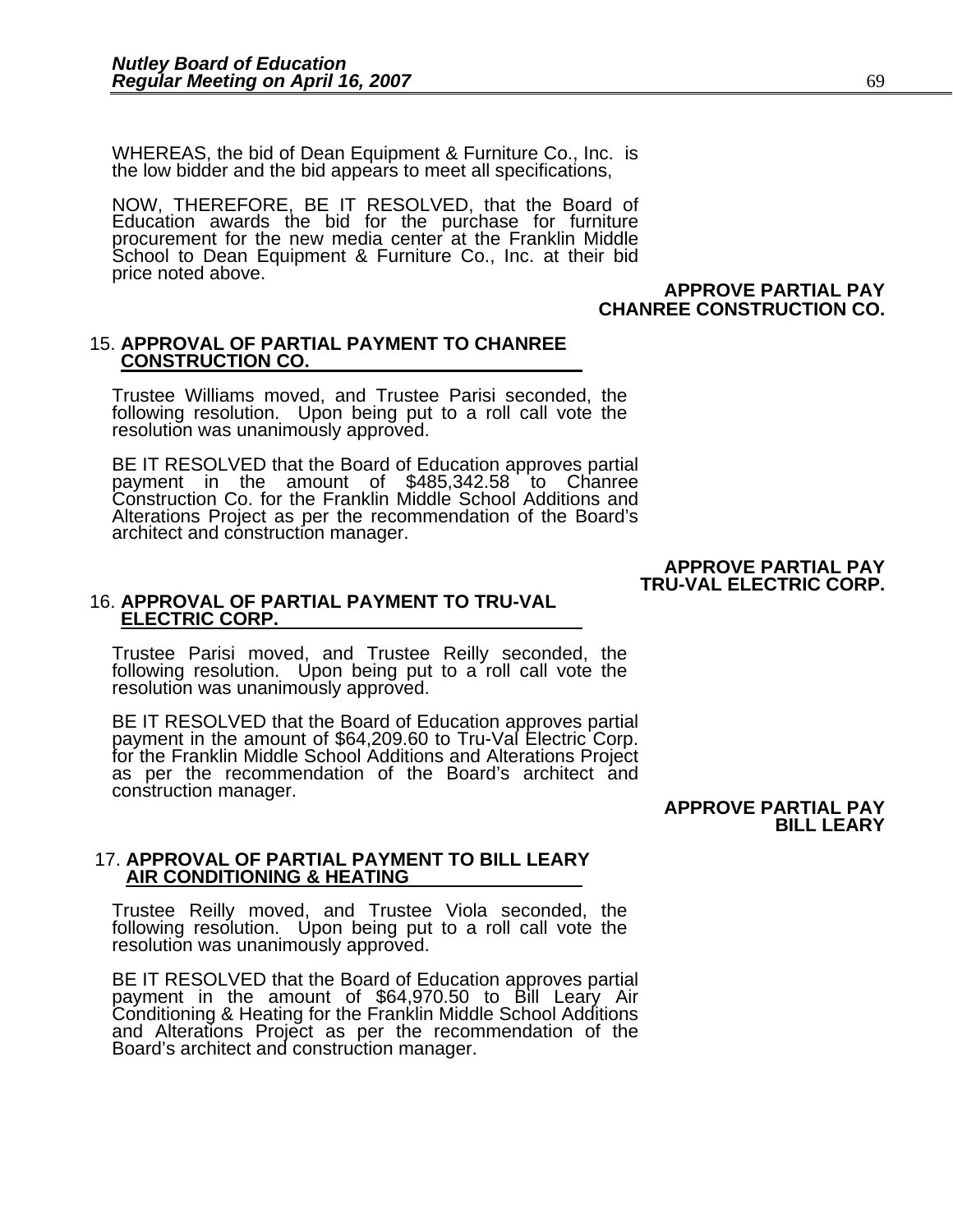### **HEARING OF CITIZENS CITIZENS**

Resident Melissa Welch stated that the grammar school cheerleading coaches did an outstanding job and were not recognized the same way as other sports such as football.

Mr. Zarra responded that cheerleading at the elementary school level is handled by the Parks & Rec. Department of the Township.

Resident Terry Quirk representative for the Nutley Parent Advocacy Network (NPAN) asked questions concerning the school lunch program and the issue of nutrition. She thanked Trustee Reilly for information on the recent incident concerning a predator toward two high school students and<br>stated the district should become aware of students who walk stated the district should become aware of students who walk<br>to school. She also commented on the resignation of the<br>Director of Special Services and plans to form a special education parent group to assist in the support of the special education program.

Resident Donna Ferrara inquired on what the Board could do to disseminate information on a candidate who does not intend to continue to campaign after the deadline date to withdraw for the election.

Resident Lisa DeFabi asked if the public could be informed by the Township of emergency situations.

Trustee Casale exited at 9:11 PM.

Resident Lori Mundy inquired on when the district will advertise for positions in the Autism Program.

Trustee Casale reentered at 9:14 PM.

She also inquired on the information to parents concerning the program. She then complimented Mrs. Reilly, a middle school teacher, on disseminating information on the autism program and also asked when the new classrooms Radcliffe School.

Resident Terry Quirk asked when the district would advertise for the new special education director.

### **OLD BUSINESS OLD BUSINESS**

Time was allowed for comments and questions from the Board and public.

**HEARING OF**